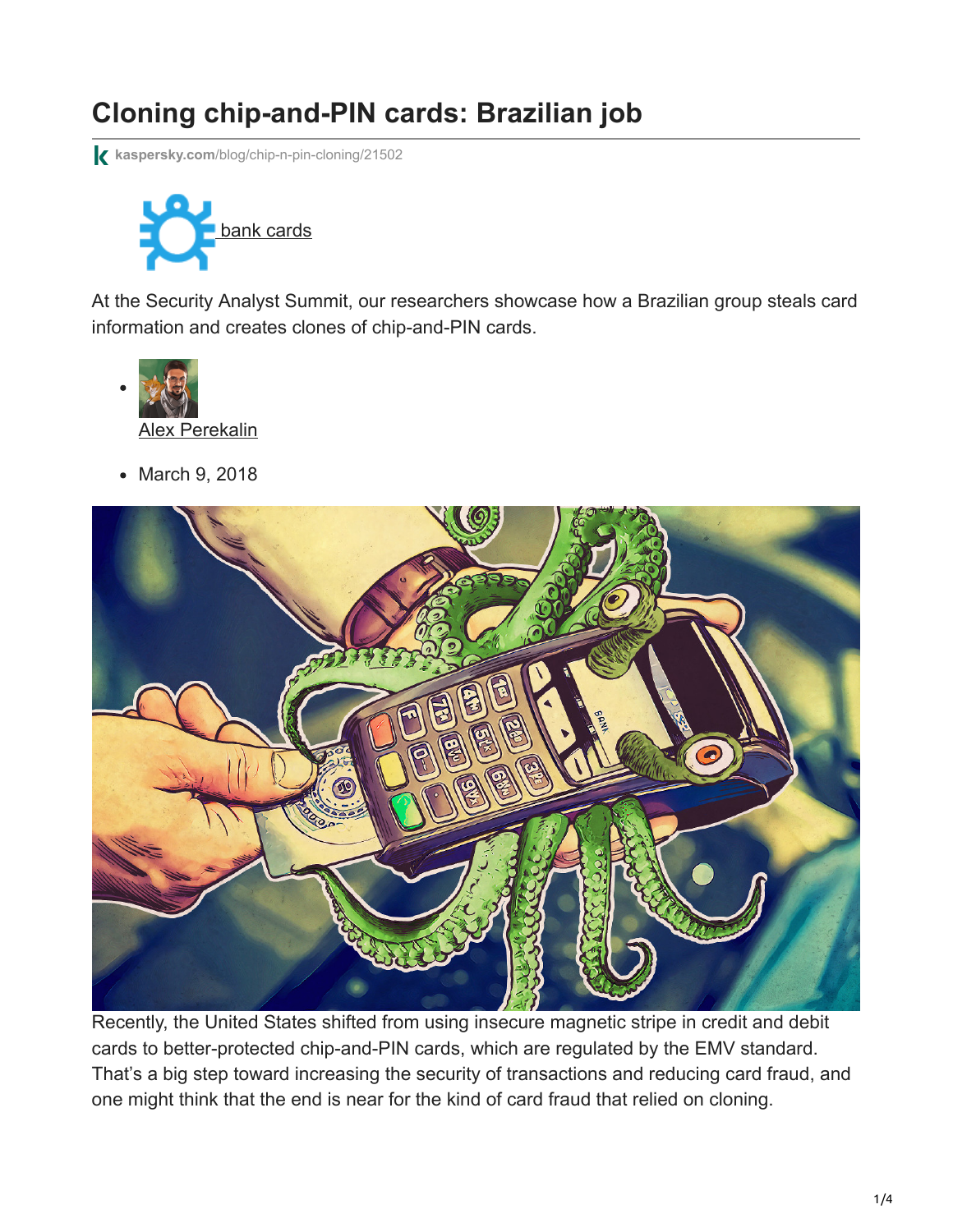However, our researchers recently discovered that a group of cybercrooks from Brazil has developed a way to steal card data and successfully clone chip-and-PIN cards. Our experts presented their research at the [Security Analyst Summit 2018,](https://www.kaspersky.com/blog/tag/the-sas-2018/) and here we will try to explain that complex work in a short post.

## **Jackpotting ATMs and beyond**

While researching malware for ATM jackpotting used by a Brazilian group called Prilex, our researchers stumbled upon a modified version of this malware with some additional features that was used to infect point-of-service (POS) terminals and collect card data.

This malware was capable of modifying POS software to allow a third party to capture the data transmitted by a POS to a bank. That's how the crooks obtained the card data. Basically, when you pay at a local shop whose POS terminal is infected, your card data is transferred right away to the criminals.

However, having the card data is just half the battle; to steal money, they also needed to be able to clone cards, a process made more complicated by the chips and their multiple [authentications.](https://encyclopedia.kaspersky.com/glossary/authentication/?utm_source=kdaily&utm_medium=blog&utm_campaign=termin-explanation)

The Prilex group developed a whole infrastructure that lets its "customers" create cloned cards — which in theory shouldn't be possible.

To learn why it's possible, you might first want to take a quick look at [how EMV cards work.](http://www.cs.ru.nl/~erikpoll/papers/EMVtechreport.pdf) As for the cloning, we'll try to keep it as simple as possible.

### **How the chip-and-PIN standard works**

The chip on the card is not just flash memory, but a tiny computer capable of running applications. When the chip is introduced into a POS terminal, a sequence of steps begins.

The first step is called *initialization*: The terminal receives basic information such as cardholder name, card expiration date, and the list of applications the card is capable of running.

Second is an optional step called *data authentication*. Here, the terminal checks if the card is authentic, a process that involves validating the card using cryptographic algorithms. It's more complicated than needs to be discussed here.

Third is another optional step called *cardholder verification*; the cardholder must provide either the PIN code or a signature (depending on how the card was programmed). This step is used to ensure that the person trying to pay with a card is actually the same person the card was issued for.

Fourth, the *transaction* happens. Note that only steps 1 and 4 are mandatory. In other words, authentication and verification can be skipped — that's where the Brazilians come in.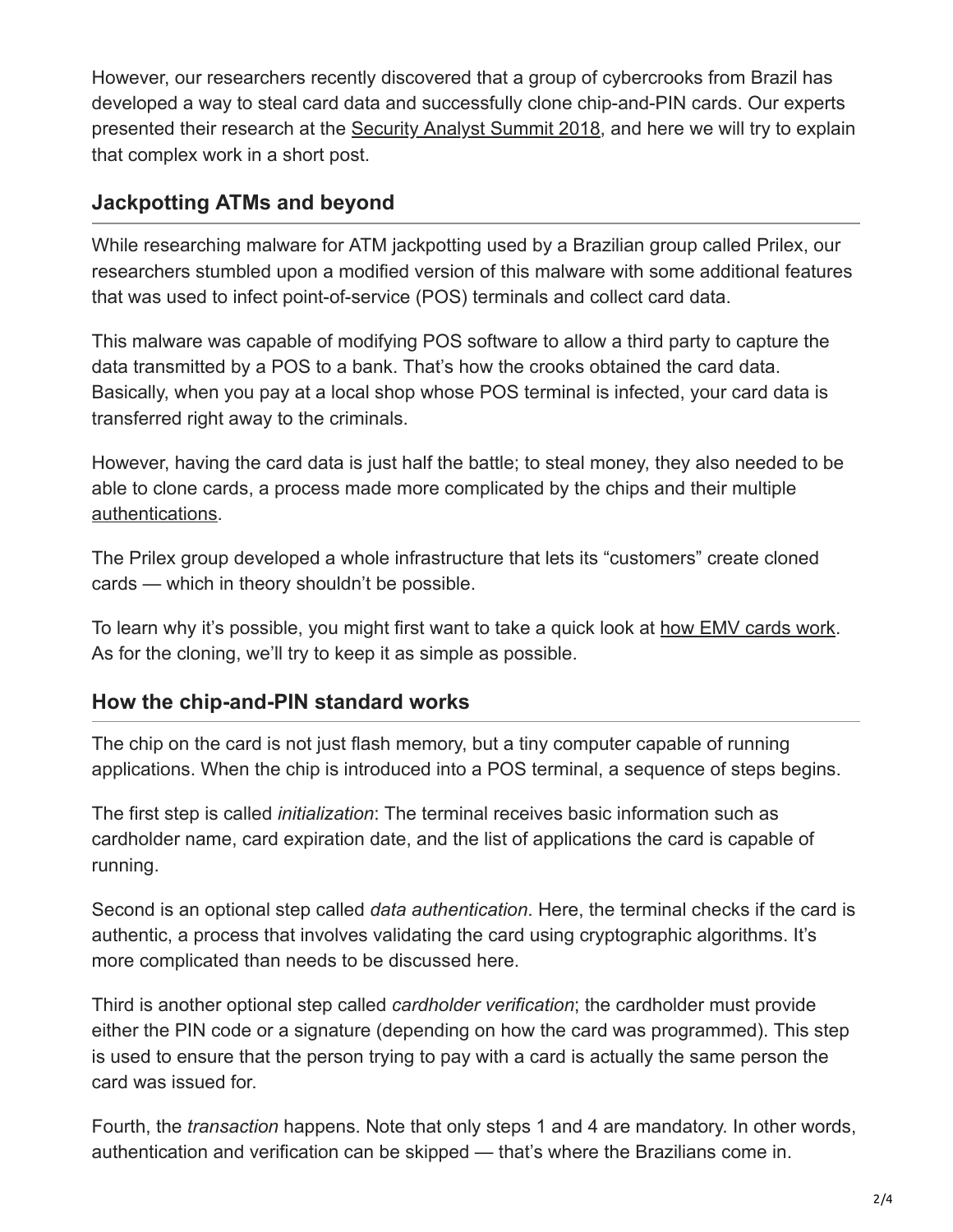## **Carding unlimited**

So, we have a card that is capable of running applications, and during its first handshake, the POS asks the card for information about the apps available to it. The number and complexity of steps needed for the transaction depend on the available applications.

The card-cloners created a Java application for cards to run. The application has two capabilities: First, it tells the POS terminal there is no need to perform data authentication. That means no cryptographic operations, sparing them the near-impossible task of obtaining the card's private cryptographic keys.

But that still leaves PIN authentication. However, there's an option in the EMV standard to choose as the entity checking if the PIN is correct…your card. Or, more precisely, an app running on your card.

You read that right: The cybercriminals' app can say a PIN is valid, no matter what PIN was entered. That means that the crook wielding the card can simply enter four random digits and they'll always be accepted.

#### **Card fraud as a service**

The infrastructure Prilex created includes the Java applet described above, a client application called "Daphne" for writing the information on smart cards (smart card reader/writer devices and blank smart cards are inexpensive and completely legal to buy.) The same app is used for checking the amount of money that can be withdrawn from the card.

The infrastructure also includes the database with card numbers and other data. Whether the card is debit or credit doesn't matter; "Daphne" can create clones of both. The crooks sell it all as a package, mostly to other criminals in Brazil, who then create and use the cloned cards.

## **Conclusion**

According to [Aite's 2016 Global Consumer Card Fraud report](https://www.aciworldwide.com/-/media/files/collateral/trends/2016-global-consumer-card-fraud-where-card-fraud-is-coming-from.pdf), it is safe to assume that all users have been compromised. Whether you use a card with a magnetic stripe or a more secure chip-and-PIN card doesn't matter — if you have a card, its information has probably been stolen.

Now that criminals have developed a method to actually clone the cards, that starts to look like a very serious financial threat. If you want to avoid losing significant amounts of money through card fraud, we recommend you do the following: